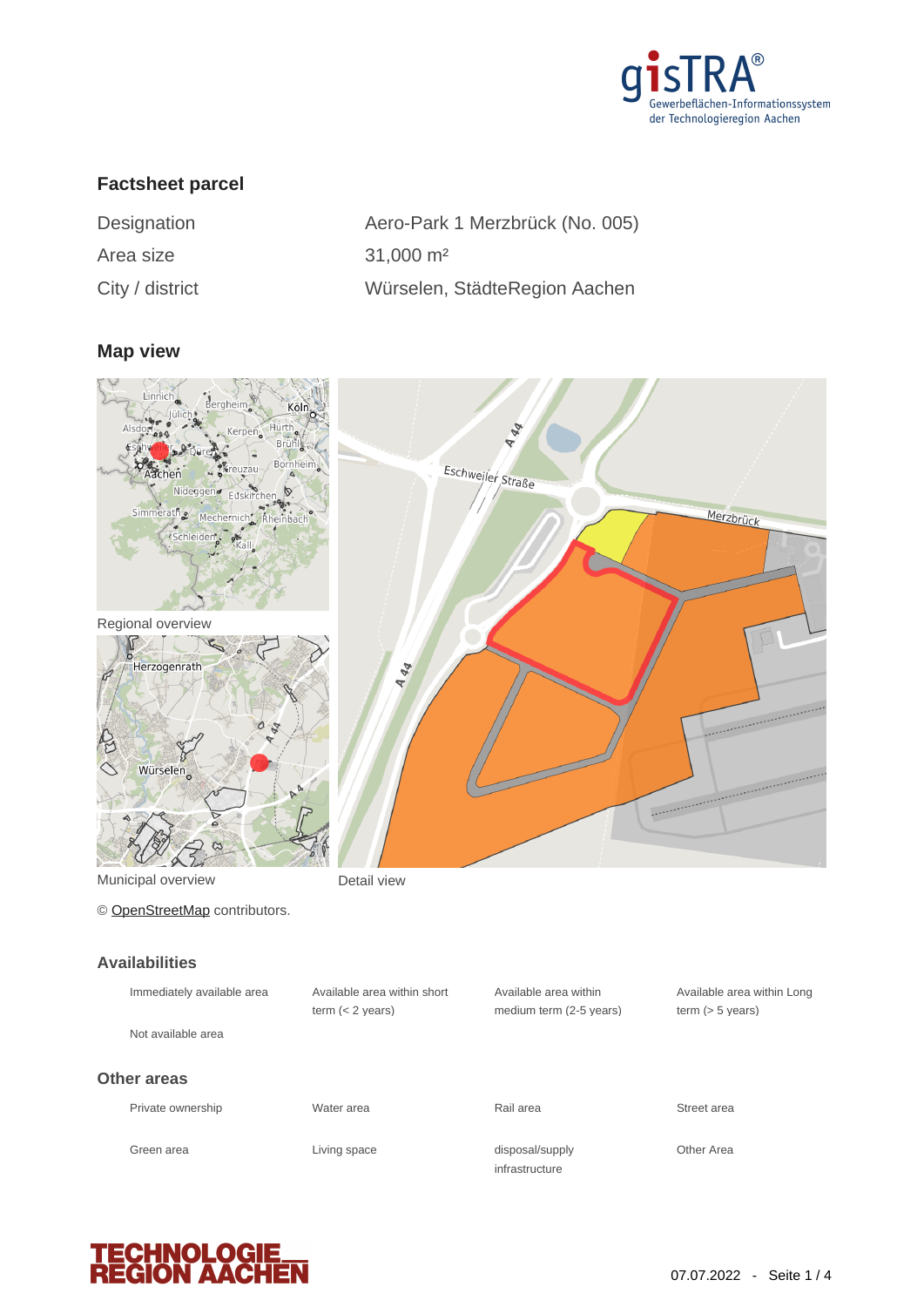

# **Parcel**

| Area size        | $31,000 \text{ m}^2$                         |
|------------------|----------------------------------------------|
| Price            | On Demand                                    |
| Availability     | Available area within short term (< 2 years) |
| Area designation | <b>Commercial zone</b>                       |
| <b>Divisible</b> | Yes                                          |
| 24h operation    | No.                                          |

## **Commercial zone**

At the commercial airport Aachen-Merzbrück in Würselen, Aachener Kreuz Merzbrück GmbH & Co. KG is developing a new commercial area with the Aero-Park 1 Merzbrück.

On a total area of 19 hectares, around 16 hectares of new commercial space will be created in a first step, mainly for use by airports.

The focus of the project will be on research and science, so that a new science centre will grow at this location with the participation of the Aachen University of Applied Sciences and the RWTH Aachen University.

The orientation of the Merzbrück commercial airport as a research airport will focus on research and development in the field of electric mobility in aviation.

The Merzbrück Science Campus will be supplemented by the Merzbrück Mobility HUB, with which a future-proof concept for linking the means of transport that will come together here in the future will be developed in line with the location.

| Location                  | Solitary location |
|---------------------------|-------------------|
| Industrial tax multiplier | 495.00 %          |
| Regional important?       | Nο                |



Erreichbarkeit innerhalb von 20 Minuten: ca. 729.000 Einwohner

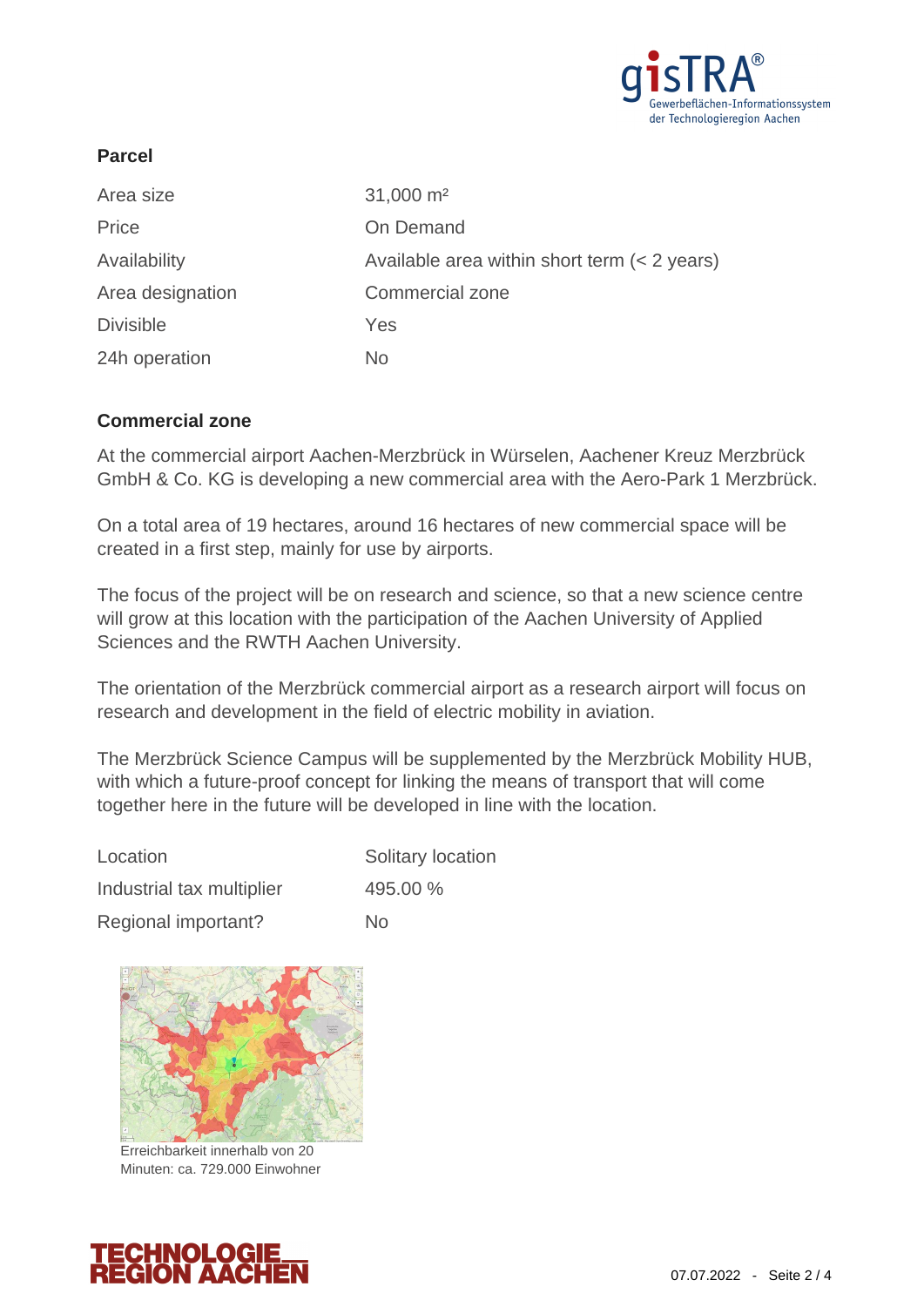



Aero-Park 1 Merzbrück.JPG



Aero-Park 1 Merzbrück\_2.JPG



Aero-Park 1 Merzbrück\_3.JPG

## **Transport connections**

**Distance [km] [min]**  $A\,44$  0.1 1

#### **Information about Würselen**

After the municipal rearrangement Würselen successfully created Aachener Kreuz one of the most significant supra-regional industrial estates in the Aachen region. Located close to the expressway interchange Aachen, connecting the expressways A4 (Aachen/ Cologne) and A44 (Düsseldorf/Belgium), direct access to the economic areas Rhine and Ruhr as well as the European neighbouring countries Netherlands, Belgium and France is provided. More than 250 companies and enterprises employing about 5500 people are operating from the attractive business location in central Europe.